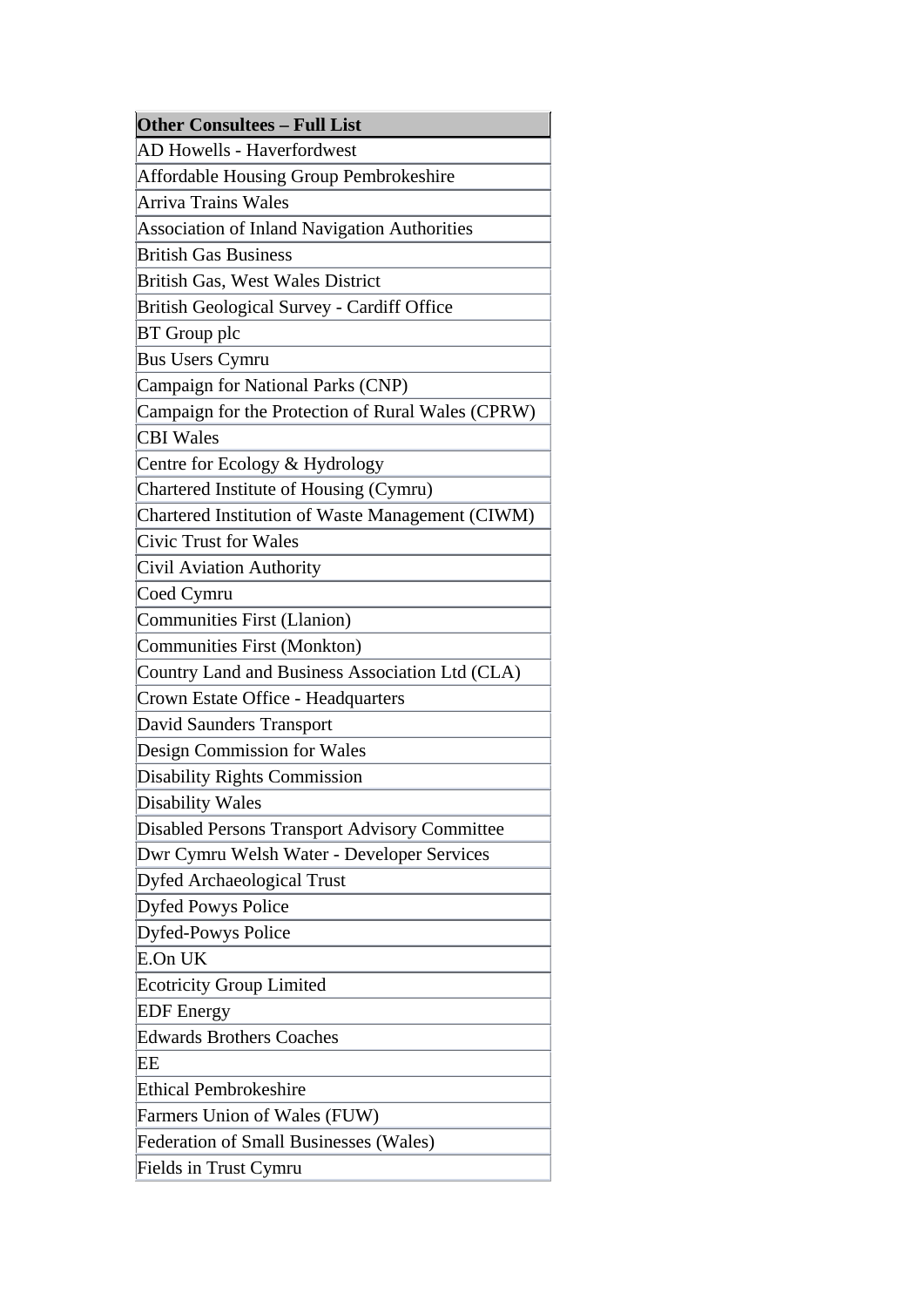| <b>Other Consultees - Full List</b>          |  |  |  |  |
|----------------------------------------------|--|--|--|--|
| First Cymru Buses Ltd                        |  |  |  |  |
| Forestry Commission - Wales (NRW)            |  |  |  |  |
| <b>Freight Transport Association</b>         |  |  |  |  |
| Georgian Group                               |  |  |  |  |
| Good Energy Ltd                              |  |  |  |  |
| <b>Great Western Railway</b>                 |  |  |  |  |
| Gypsy Council                                |  |  |  |  |
| Health & Safety Executive                    |  |  |  |  |
| Hindu Council UK                             |  |  |  |  |
| Home Builders Federation                     |  |  |  |  |
| Hughes and John                              |  |  |  |  |
| Institute of Directors, South and West Wales |  |  |  |  |
| Institution of Civil Engineers               |  |  |  |  |
| Jewish Leadership Council                    |  |  |  |  |
| Jones Brothers (Login) Limited               |  |  |  |  |
| Jubilee Sailing Trust                        |  |  |  |  |
| London Energy Plc                            |  |  |  |  |
| M & S Transport                              |  |  |  |  |
| Mansel Davies & Son (Garages) Ltd            |  |  |  |  |
| Merched y Wawr - Crymych                     |  |  |  |  |
| Mid and West Wales Fire and Rescue Service   |  |  |  |  |
| Midway Motors                                |  |  |  |  |
| Mind Cymru                                   |  |  |  |  |
| <b>Mineral Products Association</b>          |  |  |  |  |
| Minerals Products Association                |  |  |  |  |
| Muslim Council of Britain                    |  |  |  |  |
| National Express Group Ltd                   |  |  |  |  |
| National Grid                                |  |  |  |  |
| National Parks UK                            |  |  |  |  |
| National Trust                               |  |  |  |  |
| Neil Smart Transport                         |  |  |  |  |
| Network Rail                                 |  |  |  |  |
| Network Rail                                 |  |  |  |  |
| Newport Area Environment Group               |  |  |  |  |
| NFU Cymru                                    |  |  |  |  |
| North Pembrokeshire Transport Forum          |  |  |  |  |
| NPower Ltd                                   |  |  |  |  |
| O2 - Telefonica UK Ltd Core Strategy Team    |  |  |  |  |
| <b>OFCOM</b>                                 |  |  |  |  |
| One Voice Wales                              |  |  |  |  |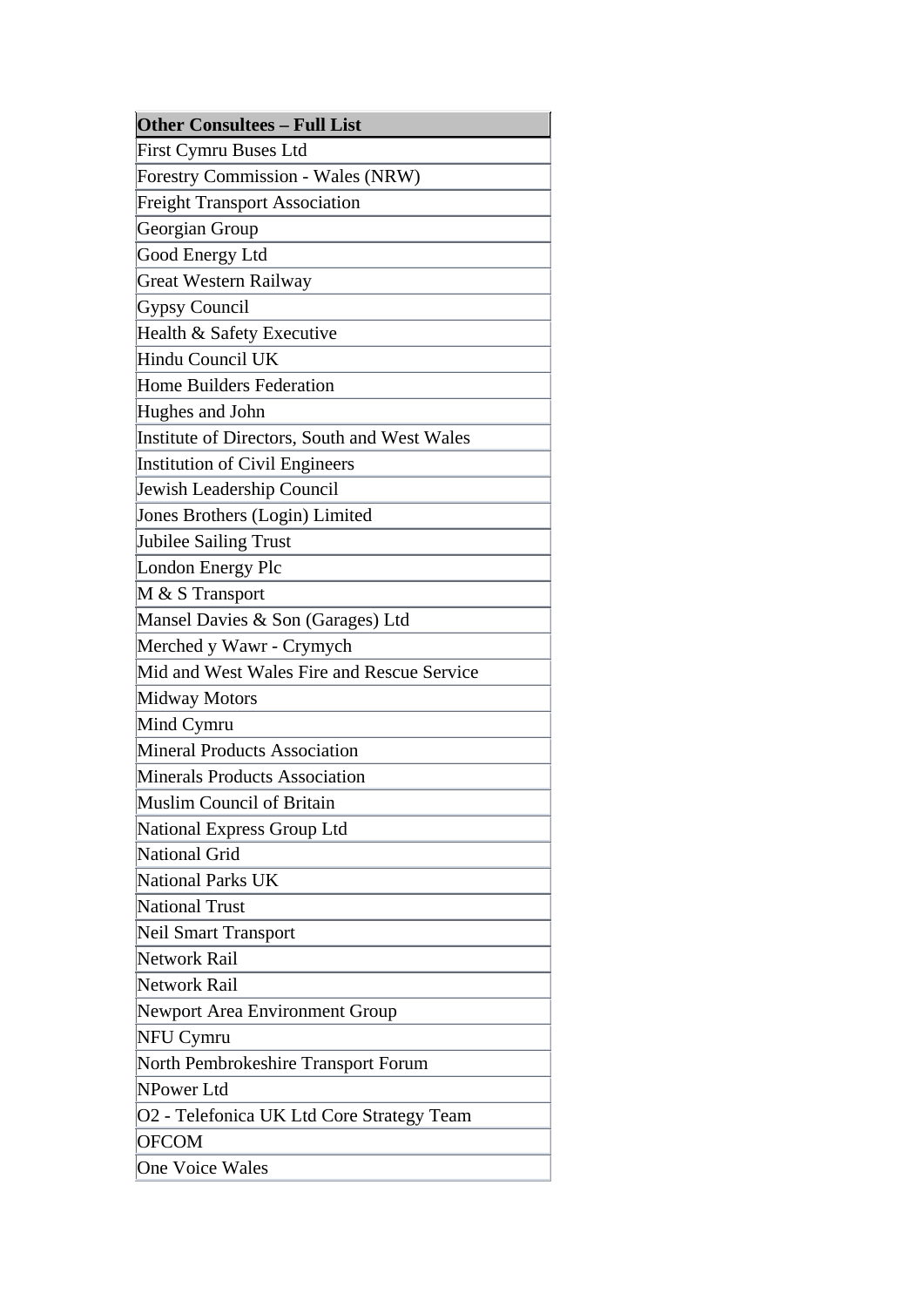| <b>Other Consultees - Full List</b>                  |
|------------------------------------------------------|
| <b>Openreach New Sites</b>                           |
| <b>Orthodox Christian Church in Wales</b>            |
| Pembrokeshire Association of Voluntary Services      |
| Pembrokeshire Bridleways & Byways Association        |
| Pembrokeshire Coastal Forum                          |
| Pembrokeshire County Council                         |
| Pembrokeshire Deaf Children's Society                |
| Pembrokeshire Greenways                              |
| Pembrokeshire Historic Buildings Trust               |
| Pembrokeshire Local Access Group                     |
| Pembrokeshire Rail Travellers Association            |
| Pembrokeshire Sports Council                         |
| Peter Harding Freight                                |
| Planning Aid Wales                                   |
| Port of Milford Haven                                |
| Portclew Conservation Area Working Group             |
| <b>Post Office Property Holdings</b>                 |
| Preseli Rural Transport Association/Green Dragon Bus |
| <b>Public Health Wales</b>                           |
| Rail Freight Group                                   |
| Representative Body of the Church of Wales           |
| <b>Richards Brothers</b>                             |
| <b>RJ</b> Llewellin Transport                        |
| Royal Institute of Chartered Surveyors Wales         |
| <b>Royal Town Planning Institute Wales</b>           |
| <b>RSPB Wales</b>                                    |
| <b>Scottish Power</b>                                |
| Secure By Design - DPP                               |
| <b>Senior Planning Office</b>                        |
| <b>Silcox Motor Coach Company Ltd</b>                |
| Society for the Protection of Ancient Buildings      |
| <b>Soil Association</b>                              |
| South & West Wales Trunk Road Agency                 |
| <b>Sport Wales</b>                                   |
| <b>Summerdale Coaches</b>                            |
| <b>Taf Valley Coaches Limited</b>                    |
| Tenby Chamber of Trade and Tourism                   |
| The British Aggregates Association                   |
| The British Chambers of Commerce                     |
| The Canal and River Trust                            |